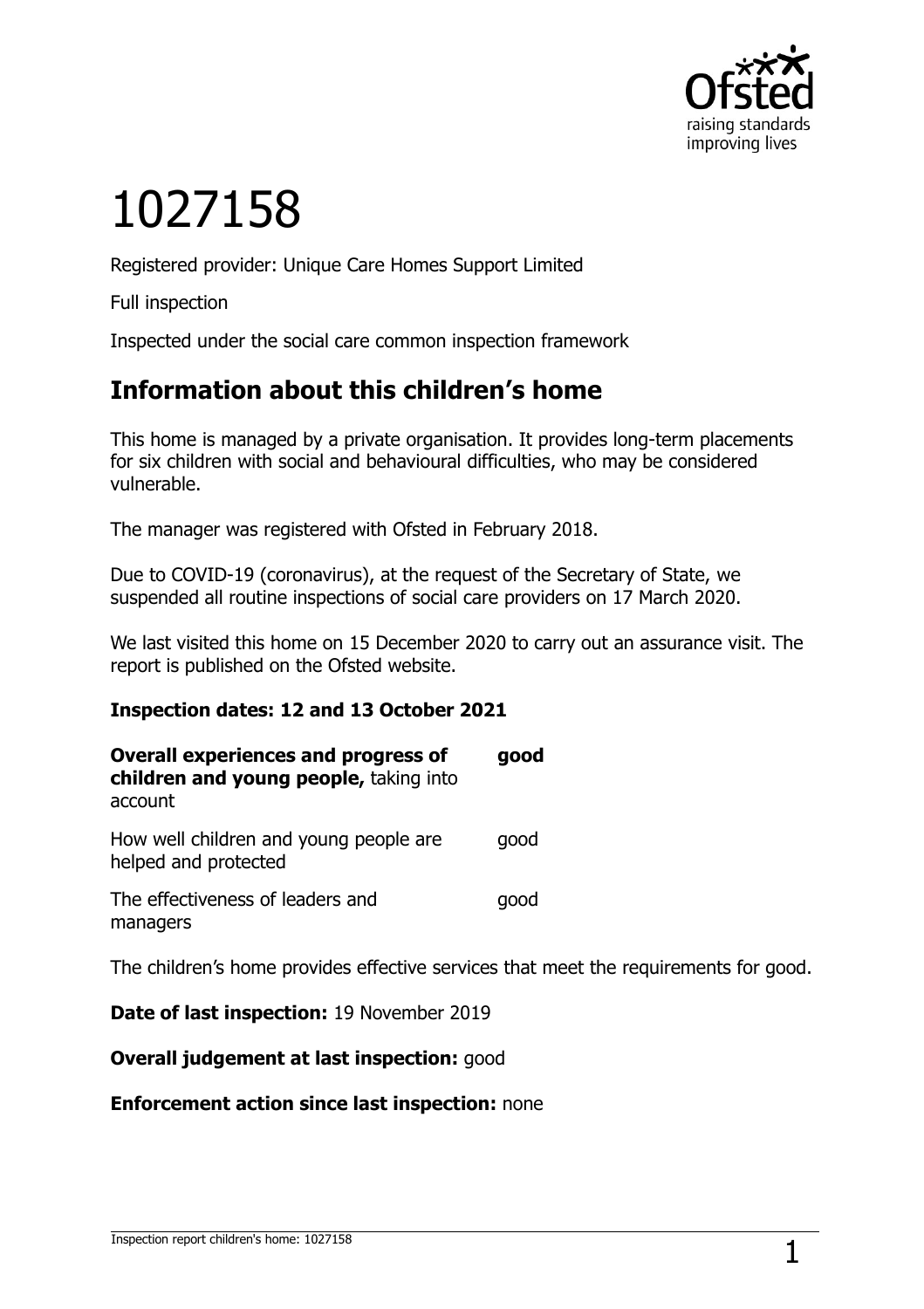

# **Recent inspection history**

| <b>Inspection date</b> | <b>Inspection type</b> | <b>Inspection judgement</b> |
|------------------------|------------------------|-----------------------------|
| 19/11/2019             | Full                   | Good                        |
| 10/01/2019             | Interim                | Sustained effectiveness     |
| 12/09/2018             | Full                   | Good                        |
| 29/09/2017             | Interim                | Declined in effectiveness   |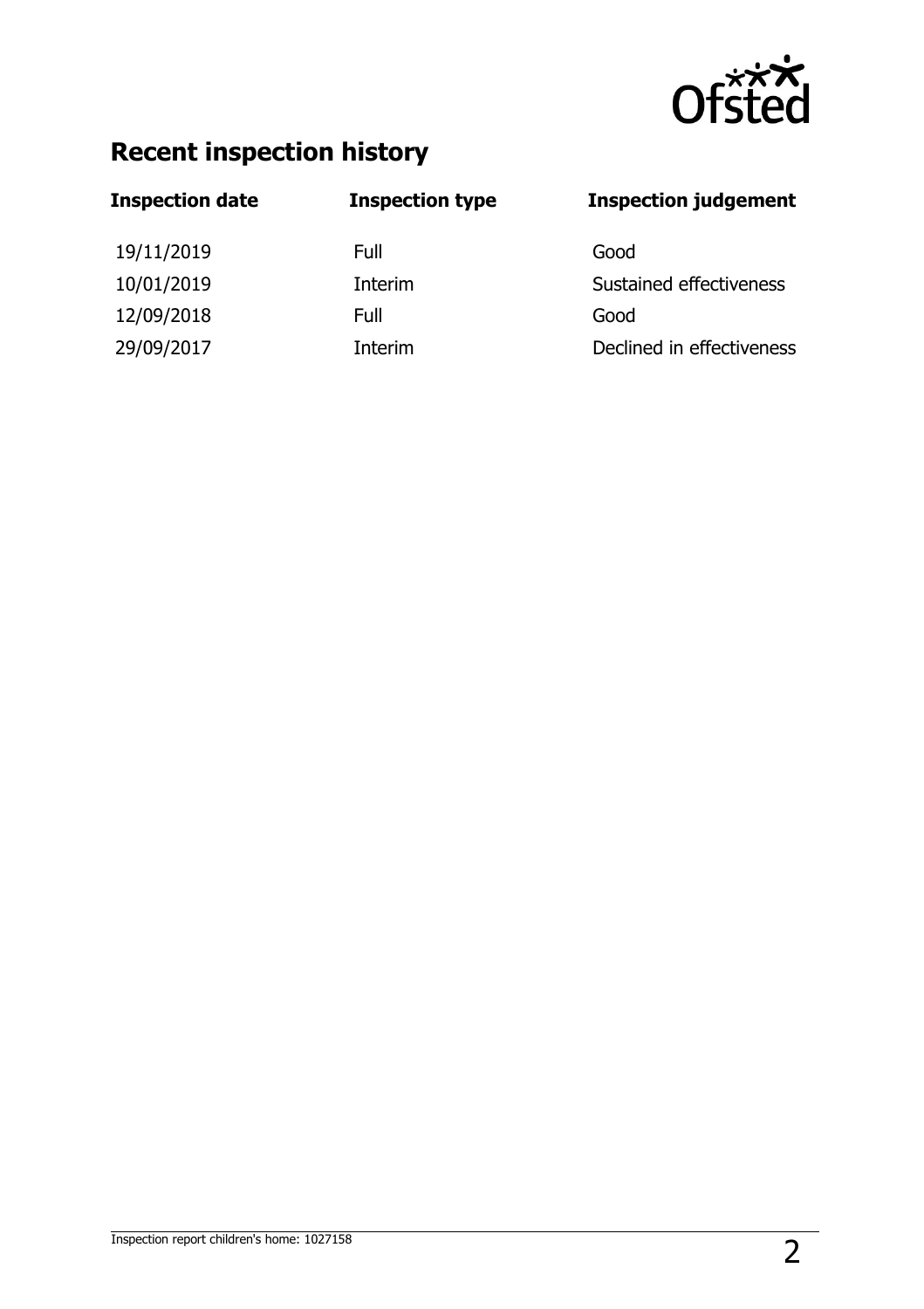

# **Inspection judgements**

#### **Overall experiences and progress of children and young people: good**

The children have lived at the home for a significant period of time and are settled and happy. One child said, 'If it was up to me, I would live here forever.' Staff build trusting and nurturing relationships with children. These relationships support children to make progress in different areas of their lives. Staff work well with external professionals to support the children's needs and find solutions to challenges. The children have complex needs and it is a testament to the staff that all of the children experience stability.

Most children have made good progress in relation to their education. A senior staff member from one school said that relationships with the staff ensure that the children's education is prioritised. When issues arise at school, staff have worked with teachers to address these and help the children to overcome challenges. Staff also recognise and reward children's achievements at school. Good support for children's education has helped them to make consistent progress. However, one older child is not currently engaged in any education. There are no clear plans to identify an appropriate education provision and support the child's education.

Children's emotional well-being is supported well by the staff. Staff help children to access appropriate therapeutic support. The staff work with health professionals to provide effective day-to-day care for children. Children are helped to understand feelings relating to their gender identity. Staff have sought appropriate professional support to provide specific support for one child. A clear commitment to equality and diversity has helped the child feel accepted by the other children and staff.

Staff help the children to learn the life skills that they will need to live independently. Children practise cooking, budgeting and other general life skills. One child has recently secured a part-time job which they enjoy and staff have appropriately supported. Children said that learning new skills makes them more confident about moving on from the home.

The home has recently been refurbished to a good standard, with a new kitchen and bathrooms. It has been redecorated throughout. It provides a suitable and homely environment for the children to live in.

#### **How well children and young people are helped and protected: good**

Some children can display behaviours that present a high level of risk. Good-quality risk assessments provide clear strategies for staff to manage these risks. Staff demonstrate a good understanding of risk and how to manage this effectively. One child has had a significant reduction in incidents of self-harm. The staff support the child in line with their risk assessment in ways that have supported them to feel safe. One child said, 'The staff, I just trust them because no matter what happens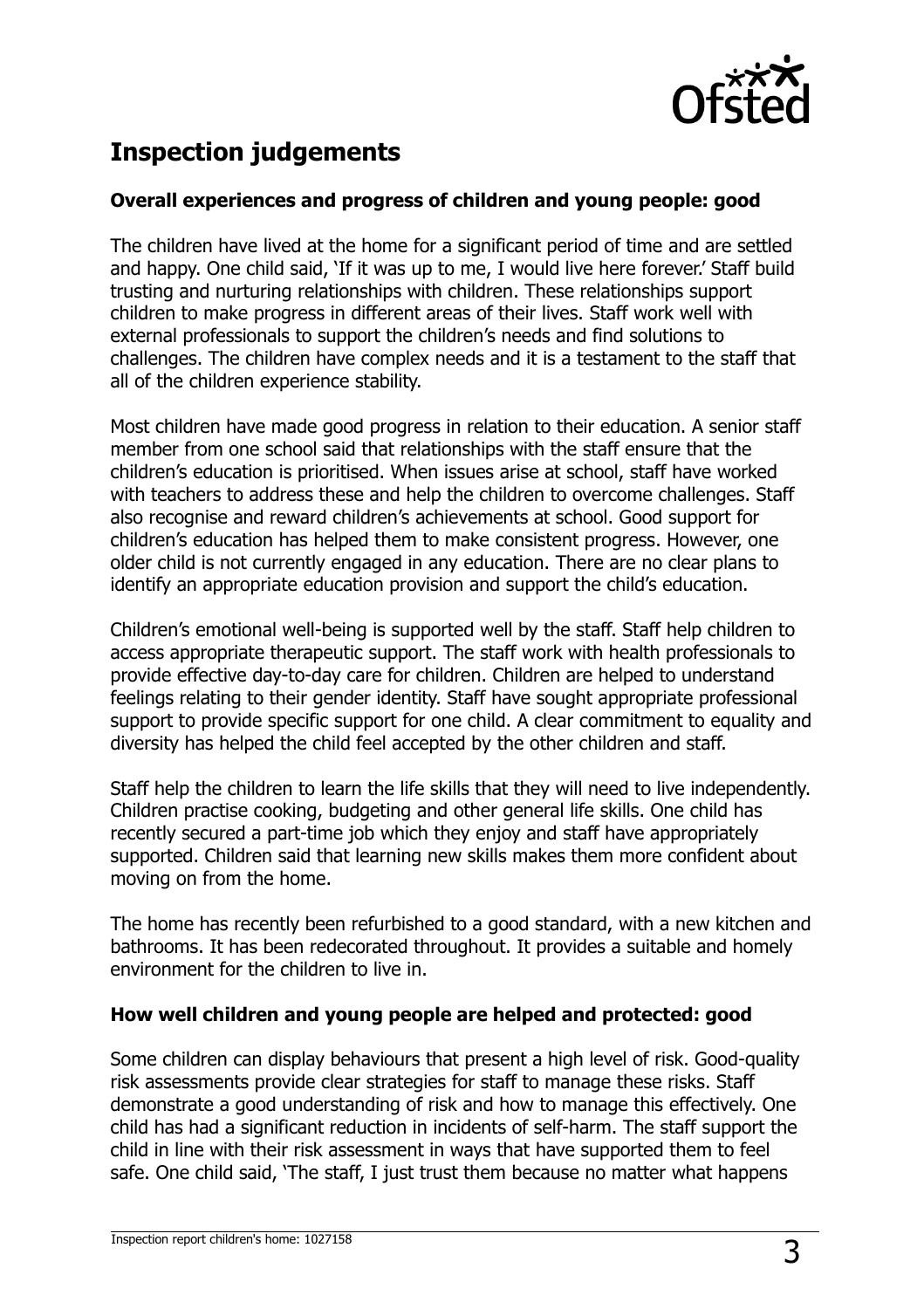

they are always there for me.' The staff's commitment to helping children to reduce risk-taking behaviour has supported the children to keep safe.

Staff manage incidents well. Incidents of aggression from children have reduced and when they occur children are helped by staff to de-escalate. Staff show children nurture and care through their responses when the children are upset or angry. When children are involved in incidents, the staff encourage them to reflect on their behaviours. Key-work sessions and restorative approaches are used to aid children to do this. Good responses to children's behaviour help the children to learn from incidents.

The use of physical interventions has significantly decreased. These are only used when necessary to keep children or others safe. Children and staff are appropriately supported following incidents and the manager has good oversight of these. Appropriate use of and responses to physical interventions have helped keep incidents to a minimum.

Some allegations have been made about the staff. Managers have generally worked with external agencies to investigate these concerns. Areas for development have been identified through the investigations and appropriate actions taken as a result. These have included all staff undertaking refresher training in safeguarding, which helped increase staff's knowledge in this area. However, one allegation of emotional harm from a child was not identified by managers for over two weeks. Once identified, a referral was made to the designated officer. The investigation was limited in scope and records of it were unclear as to who had been spoken to as part of the investigation. Failure to follow safeguarding procedures means that allegations of harm against children have not always been appropriately investigated.

#### **The effectiveness of leaders and managers: good**

The registered manager is experienced and qualified to level 5. She is highly committed to the role and well respected by children, staff and external professionals. One child said, 'Children's homes need more people like her. She just cares and that's what we need.'

The manager has a clear understanding of the children's needs and how staff work to meet these. There are good systems in place to monitor practice. Good monitoring and oversight mean that learning is taken from incidents and ensure that plans accurately reflect the children's needs.

Managers and staff have built good working relationships with external professionals and children's families. Professionals and family members said that staff are open to new ideas and make improvements to the care being provided for children. They all spoke of excellent communication and staff's commitment to the children. One parent said, 'I couldn't be more grateful for what they do. They have created a home from home.'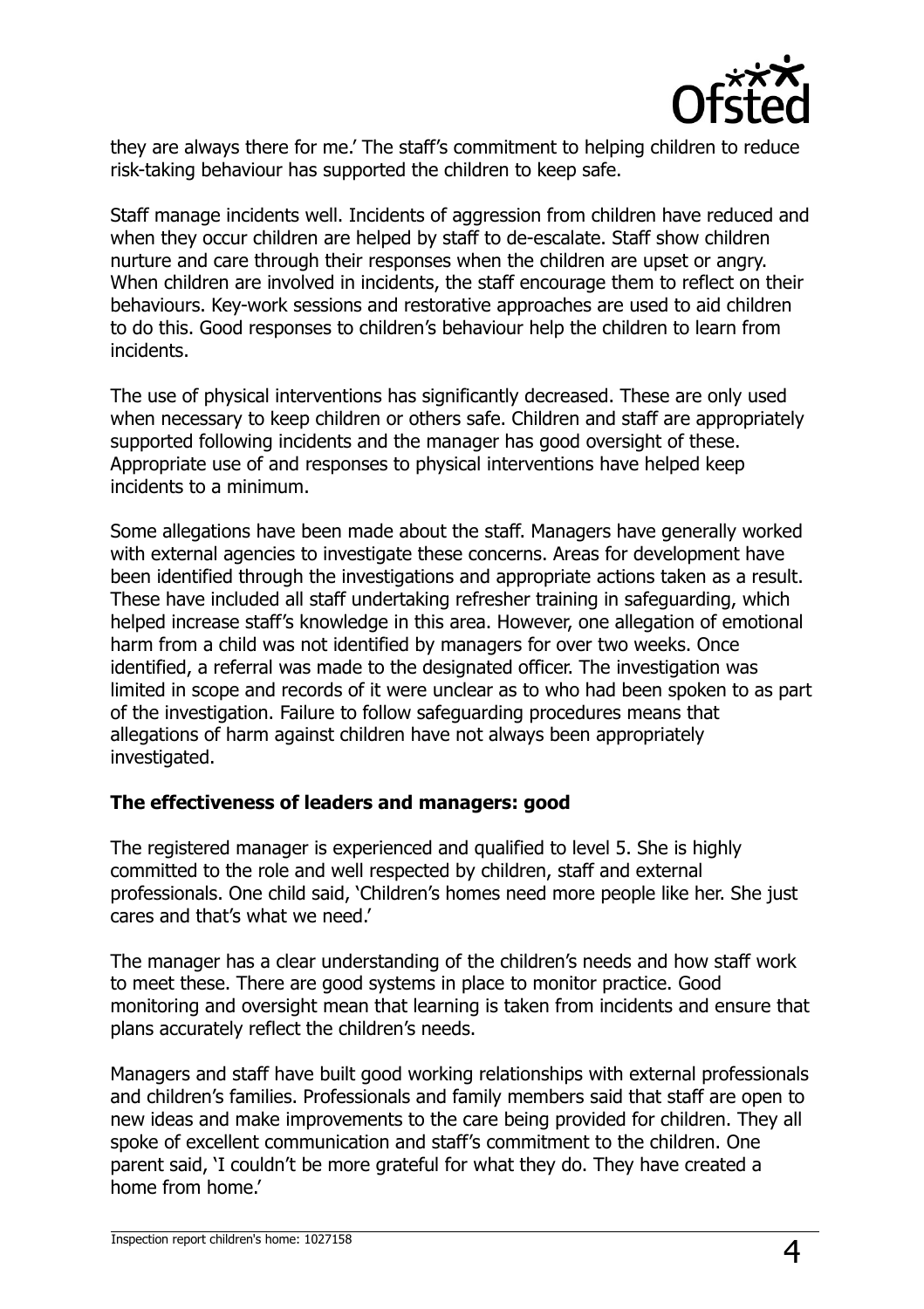

Staff feel supported in their roles by managers. They receive regular supervision which considers children's progress, as well as staff well-being. Managers provide debriefs for staff after challenging incidents. Regular team meetings provide a forum for staff and managers to consider how practice can be improved. Good support for staff helps create a supportive environment better equipped to meet children's needs.

Staff generally receive good levels of training, which is relevant to the needs of the children and helps to increase staff knowledge. However, two of the staff have not completed the level 3 diploma within the required timescales.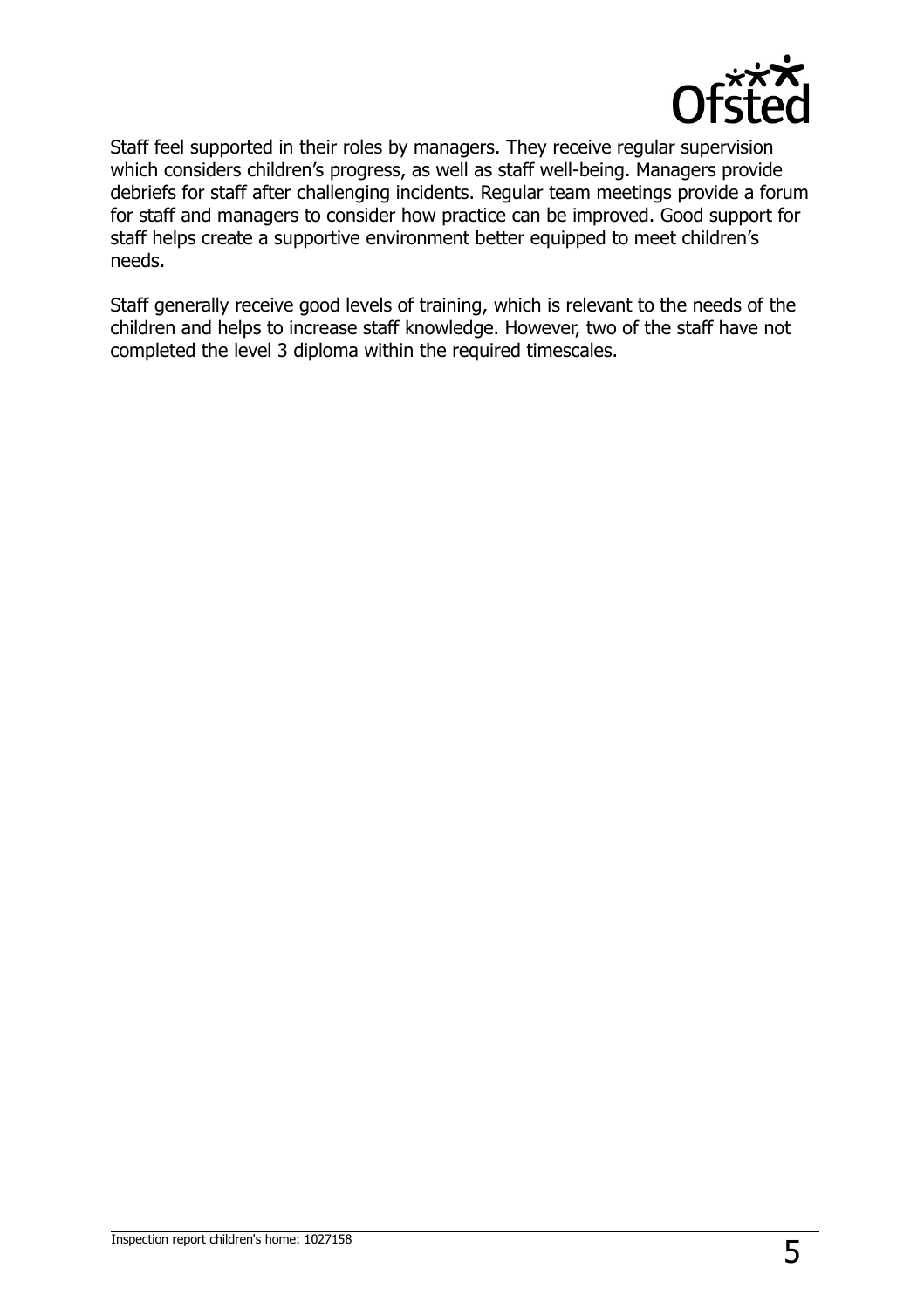

## **What does the children's home need to do to improve? Statutory requirements**

This section sets out the actions that the registered person(s) must take to meet the Care Standards Act 2000, Children's Homes (England) Regulations 2015 and the 'Guide to the children's homes regulations including the quality standards'. The registered person(s) must comply within the given timescales.

| <b>Requirement</b>                                                                                                                                                                                                       | Due date        |
|--------------------------------------------------------------------------------------------------------------------------------------------------------------------------------------------------------------------------|-----------------|
| The protection of children standard is that children are<br>protected from harm and enabled to keep themselves safe.                                                                                                     | 28 October 2021 |
| In particular, the standard in paragraph (1) requires the<br>registered person to ensure-                                                                                                                                |                 |
| that staff $-$                                                                                                                                                                                                           |                 |
| are familiar with, and act in accordance with, the home's<br>child protection policies. (Regulation 12 $(1)$ $(2)(a)(vi)$ )                                                                                              |                 |
| In particular, ensure that all allegations against staff are<br>managed in line with the safeguarding policy.                                                                                                            |                 |
| For the purposes of paragraph $(3)(b)$ , an individual who<br>works in the home in a care role has the appropriate<br>qualification if, by the relevant date, the individual has<br>attained-                            | 31 January 2022 |
| the Level 3 Diploma for Residential Childcare (England) ("the<br>Level 3 Diploma"); or                                                                                                                                   |                 |
| a qualification which the registered person considers to be<br>equivalent to the Level 3 Diploma.                                                                                                                        |                 |
| The relevant date is-                                                                                                                                                                                                    |                 |
| in the case of an individual who starts working in a care role<br>in a home after 1st April 2014, the date which falls 2 years<br>after the date on which the individual started working<br>in a care role in a home; or |                 |
| in the case of an individual who was working in a care role in<br>a home on 1st April 2014, 1st April 2016.                                                                                                              |                 |
| The registered person may defer the relevant date if the<br>individual-                                                                                                                                                  |                 |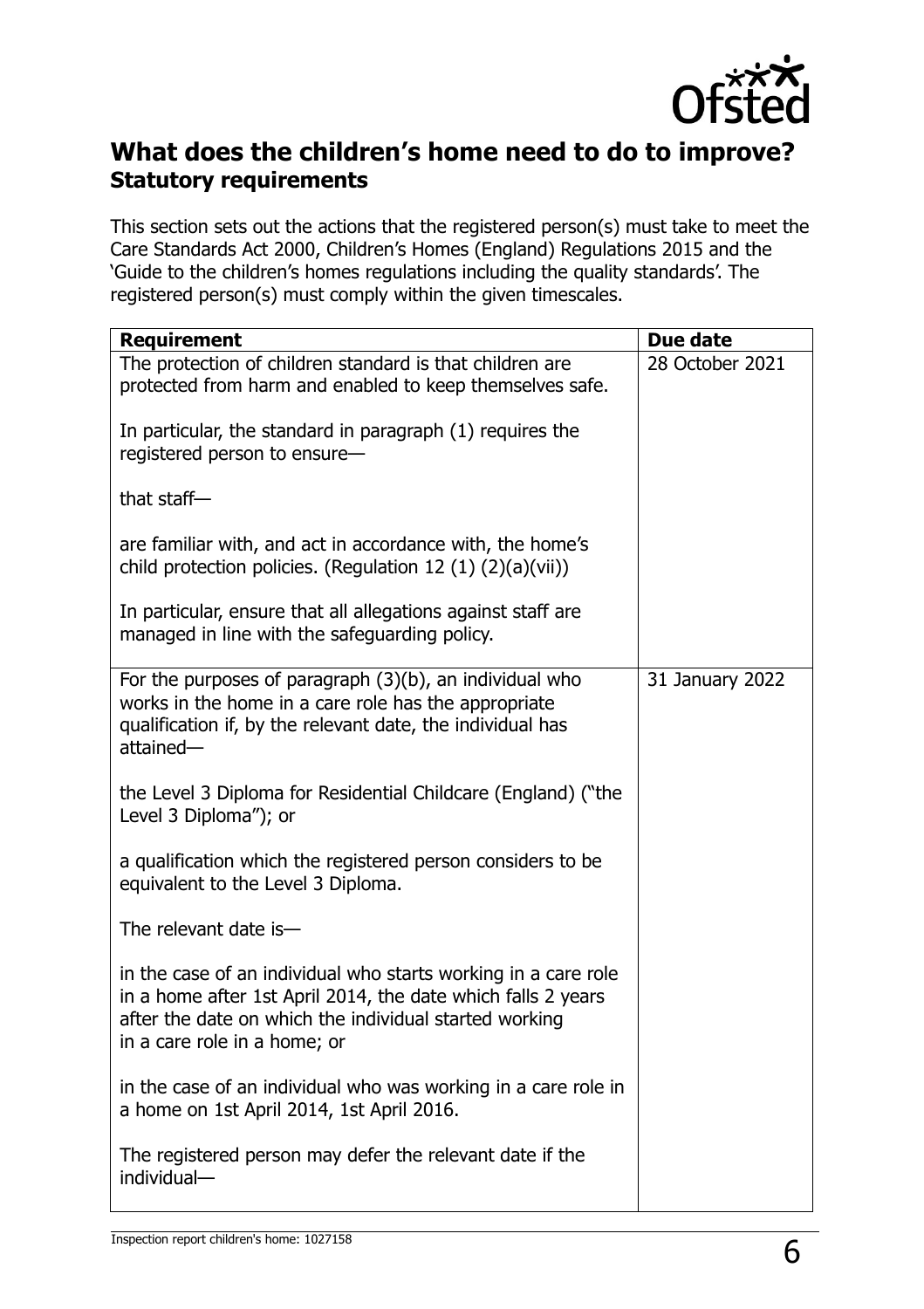

does not work, or has not worked, in a care role in a home for a prolonged period; or

works, or has worked, in a care role in a home on a parttime basis. (Regulation 32  $(4)(a)(b)$   $(5)(a)(b)$   $(6)(a)(b))$ 

### **Recommendation**

■ The registered person should ensure that staff act as effective advocates for or on behalf of a child who may be experiencing difficulties with education or training matters. ('Guide to the children's homes regulations including the quality standards', page 28, paragraph 5.12)

## **Information about this inspection**

Inspectors have looked closely at the experiences and progress of children and young people, using the 'Social care common inspection framework'. This inspection was carried out under the Care Standards Act 2000 to assess the effectiveness of the service, how it meets the core functions of the service as set out in legislation, and to consider how well it complies with the Children's Homes (England) Regulations 2015 and the 'Guide to the children's homes regulations including the quality standards'.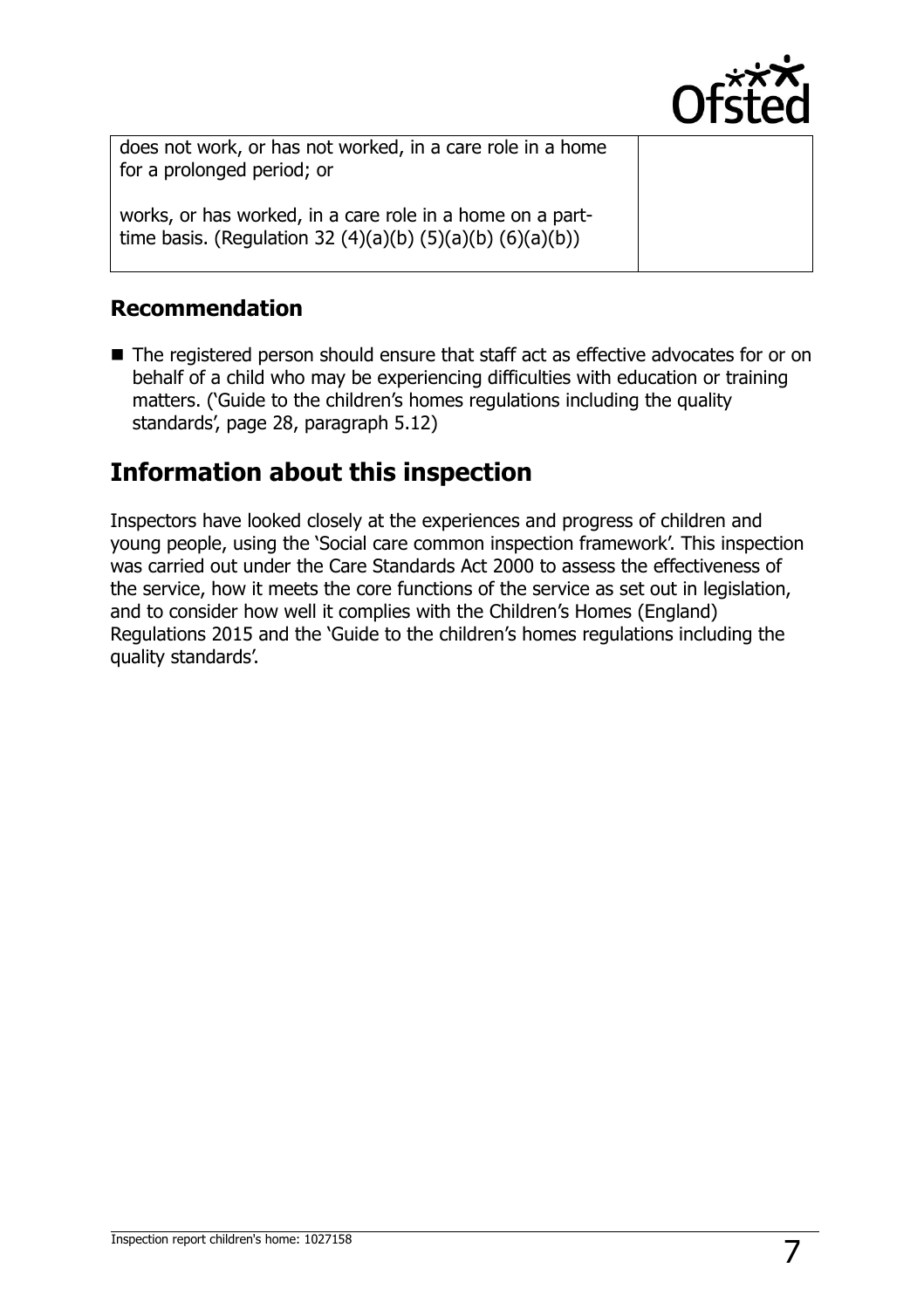

# **Children's home details**

**Unique reference number:** 1027158

**Provision sub-type:** Children's home

**Registered provider:** Unique Care Homes Support Limited

**Registered provider address:** 2nd Floor, Maybrook House, Queensway, Halesowen, Worcestershire B63 4AH

**Responsible individual:** Janet Porter

**Registered manager:** Sarah Mansi

## **Inspector**

Joe Cox, Social Care Inspector